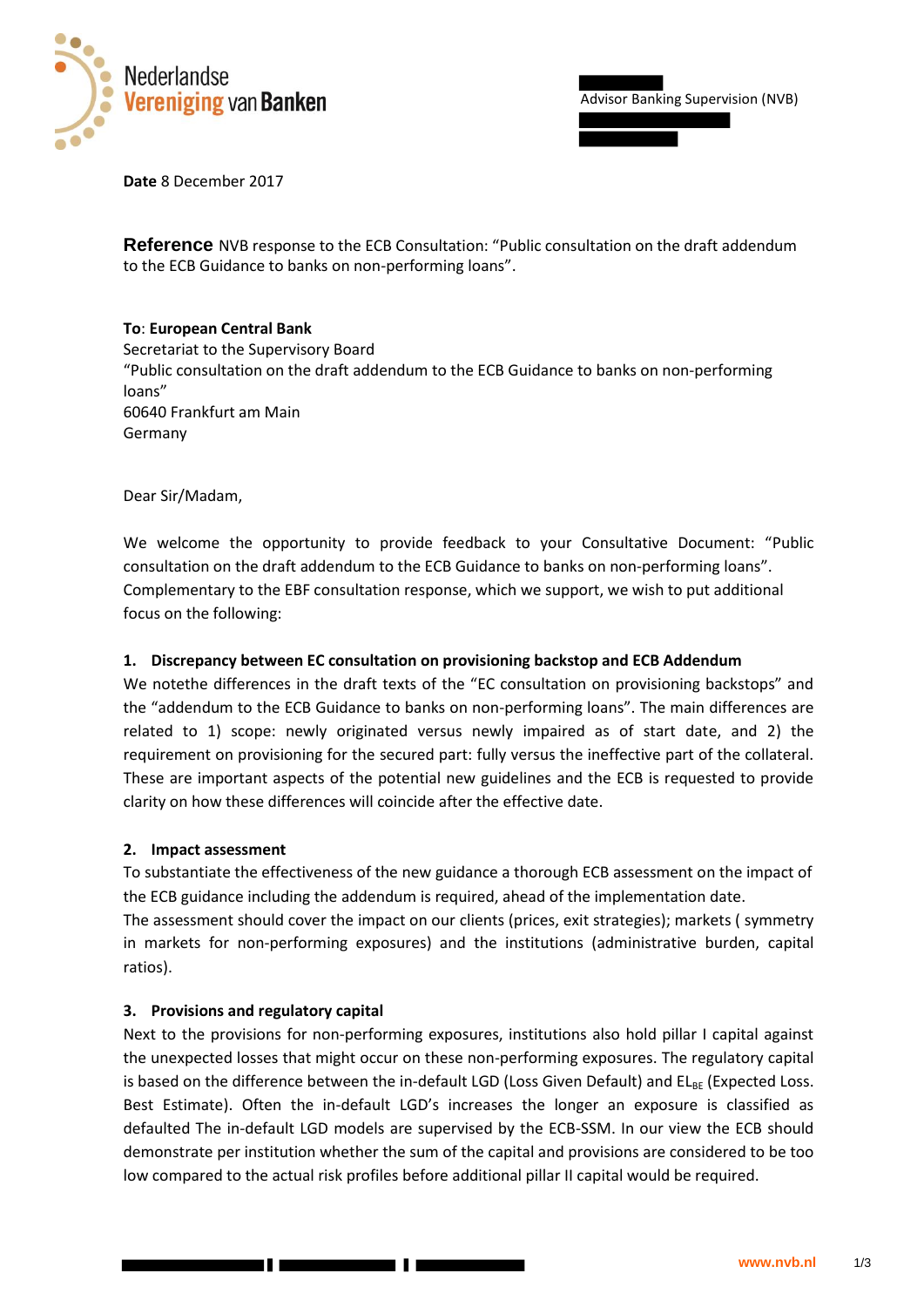

If an institution would report too low levels of provisions in combination with the regulatory capital (pillar I) for non-performing exposures, based on the addendum the ECB could require an individual institution to set aside additional pillar II capital. The applicable 'comply or explain' process is an individual process, and therefore a pillar II process: it becomes part of the ICAAP and SREP cycle. Nevertheless, this seems to conflict with page 5 of the addendum where it states that 'a CET 1 deduction from own funds' would be required, which is a pillar 1 process. We would welcome clarity on this important issue.

## **4. After seven years 100% of the secured part should be provisioned**

As we read it, after two years the unsecured part of a non-performing exposure should be fully provisioned (100%), following a linear path. For the secured part a seven years linear path will be applicable. We would appreciate clarification on the start date for calculating the provisions for the secured part of a loan. Is the start date at t=0 or t=2?

In addition, we would like to understand how the value of collateral is taken into consideration. For Example: a non-performing loan of 100 of which 40 is unsecured and 60 is secured. After two years the unsecured part of 40 is fully provisioned for. When re-examining the value of the collateral the liquidation value is adjusted (due to market developments) to 35. Hence, 25 should be labelled as unsecured and as two years already passed by, the 25 should be fully provisioned for. We question whether the fully secured part (the value of the collateral which equals 35) needs to be provisioned for up to 100% (linear path in seven years) as well? Especially for mortgage loans with strong and sufficient collateral it makes no sense from an economic perspective to fully provision the secured part.

Also, institutions that report (part of) their portfolios on A-IRB should be able to fully take into account the collateral eligible under pillar I for the different portfolios, while complying to the requirements of Part Three, Title II, Chapter 4, Section 3 of the CRR Capital Requirements Regulation (CRR).

## **5. Duty of care**

If Dutch banks are required to provision more in the form of additional Pillar II capital, based on the ECB addendum, the total buffer (provisions and capital) against NPE's could significantly exceed the economic risk profiles. This way, the ECB guidance may create an incentive to terminate the NPE's rather than curing them, also in the first years of the non-performing status. This might lead to conflicts with the banks' duty of care that the Dutch banks take very seriously. Therefore, if banks have proven to adequately provision, these banks should rather 'explain' their provision strategy, rather than 'comply' with the ECB addendum. The banks should also provide cure rates when articulating their provision strategies.